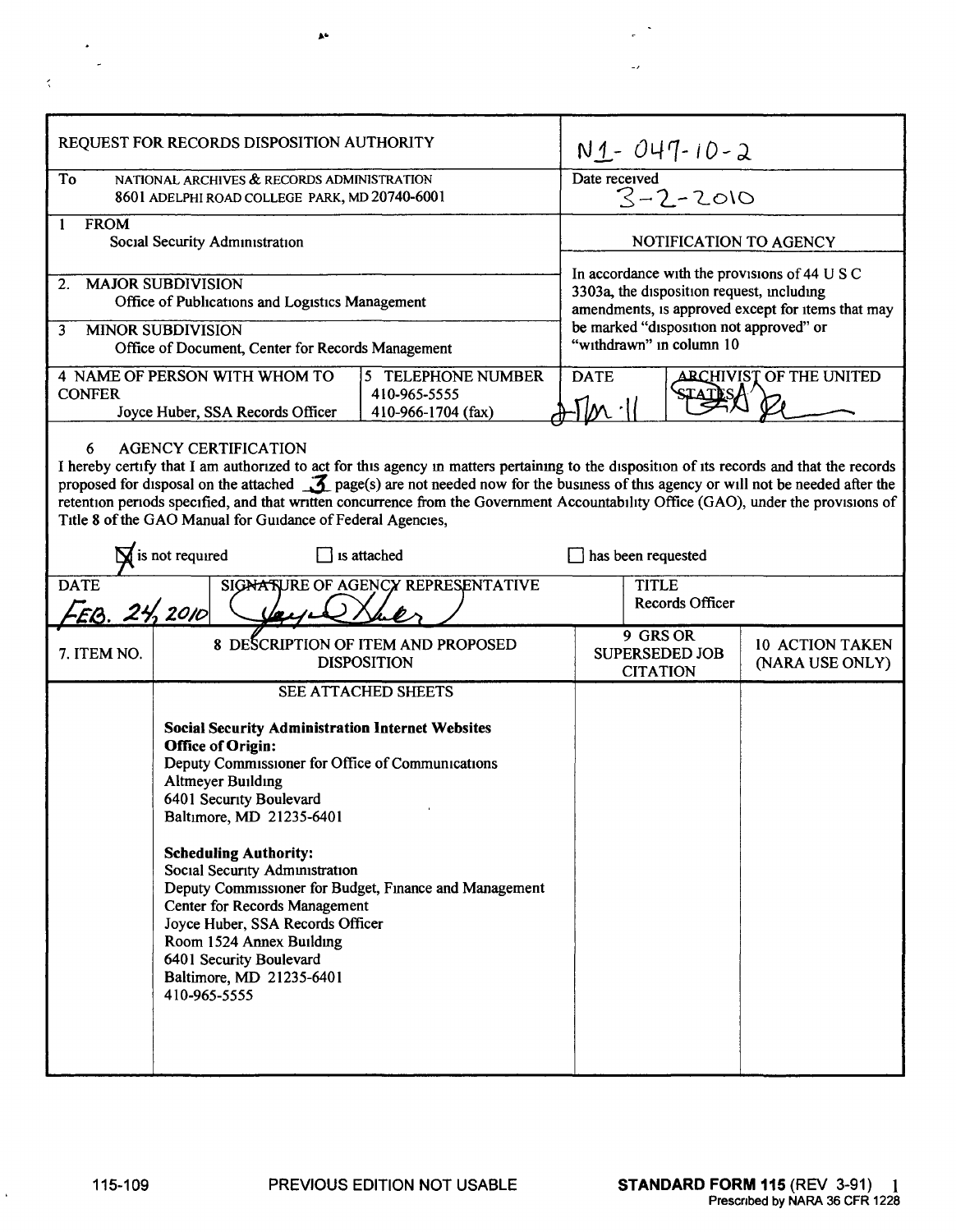## I. Social Security Internet Websites

*Social Security Online*, Social Security's award winning public-facing Internet site, has been among the preeminent Government Websites since 1994 The SSA public web site at *www.socialsecurity.gov* IS SSA's pnmary communications vehicle for inforrrung the public about agency programs and benefits The website also offers a number of transactions that the public can perform online, thus avoiding a trip to an SSA field office to do business in person In addition, it provides information about the agency's mission, regulations, budget, policies, and performance The websites maintained by the various SSA organizational components are accessible from *Soctal Security Online* SSA components post and mamtam content within the framework of SSA web standards and policies developed to ensure a uniform, consistent, and user-friendly site The SSA Office of Systems maintains and administers the web server hardware and related infrastructure Content published on the web/intranet site is covered by the records schedule of the component organization that originated the content This schedule also covers podcasts, streaming media, and other popular forms of transmission Other collaborative technologies, such as blogs and wikis, WIll be scheduled separately

## 1. External Web Content Records

The type of information SSA disseminates through its website includes but is not limited to notices, rulemakings, reports, orders, opinions, budgets, strategic plans, organizational charts, statements, speeches, policies, fact sheets, press releases, webmars, program information, onlme services, pubhcations, and forms

Content information is published on the SSA web site in a variety of formats including HTML and PDF, mtranet and internet web pages

Disposition: Temporary.

## Content of the web site is overwritten when it is superseded by new updated information. The old content is no longer kept at the time the site is overwritten.

#### 2. Internal Web Content Records

The type of information SSA disseminated through its website includes but is not limited to Notices, rulemakings, reports, orders, opinions, budgets, strategic plans, organizational charts, statements, speeches, policies, fact sheets, press releases, webmars, program information, online services, publications, and forms

Content mformation IS published on the SSA web SIte in a vanety of formats including HTML and PDF, mtranet and internet web pages

Disposition: Temporary.

Content of the web site is overwritten when it is superseded by new updated information. The old content is no longer kept at the time the site is overwritten.